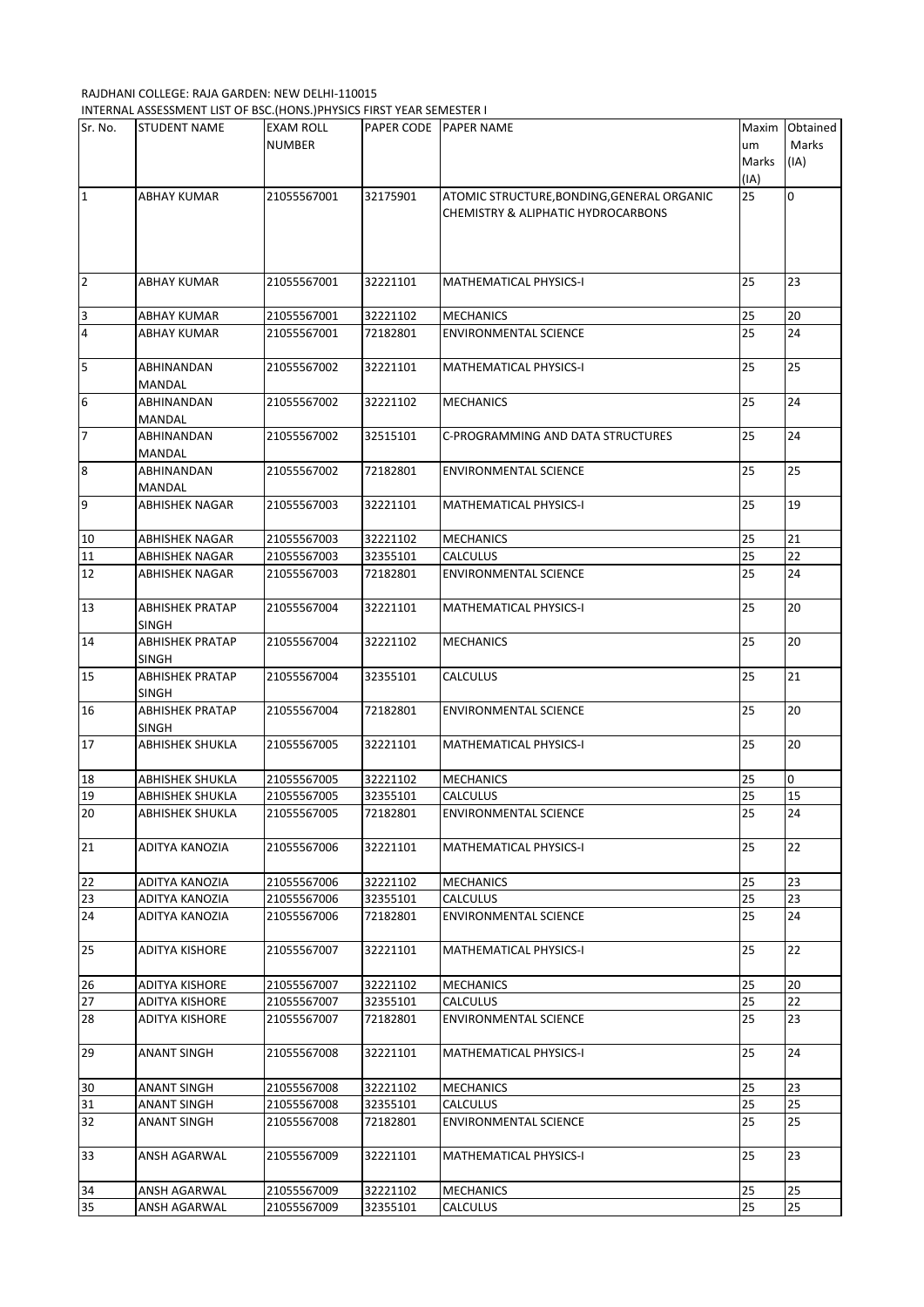| 36 | ANSH AGARWAL                        | 21055567009 | 72182801 | <b>ENVIRONMENTAL SCIENCE</b>                                                     | 25              | 24             |
|----|-------------------------------------|-------------|----------|----------------------------------------------------------------------------------|-----------------|----------------|
| 37 | <b>ARVIND PRASAD</b>                | 21055567010 | 32221101 | MATHEMATICAL PHYSICS-I                                                           | 25              | 22             |
| 38 | <b>ARVIND PRASAD</b>                | 21055567010 | 32221102 | <b>MECHANICS</b>                                                                 | 25              | 18             |
| 39 | ARVIND PRASAD                       | 21055567010 | 32355101 | <b>CALCULUS</b>                                                                  | $\overline{25}$ | 22             |
| 40 | <b>ARVIND PRASAD</b>                | 21055567010 | 72182801 | <b>ENVIRONMENTAL SCIENCE</b>                                                     | 25              | 24             |
| 41 | ARYA RATAN                          | 21055567011 | 32175901 | ATOMIC STRUCTURE, BONDING, GENERAL ORGANIC<br>CHEMISTRY & ALIPHATIC HYDROCARBONS | 25              | $\mathsf{O}$   |
| 42 | <b>ARYA RATAN</b>                   | 21055567011 | 32221101 | MATHEMATICAL PHYSICS-I                                                           | 25              | 12             |
| 43 | <b>ARYA RATAN</b>                   | 21055567011 | 32221102 | <b>MECHANICS</b>                                                                 | 25              | 17             |
| 44 | ARYA RATAN                          | 21055567011 | 72182801 | <b>ENVIRONMENTAL SCIENCE</b>                                                     | 25              | 14             |
| 45 | <b>ARYAN GUPTA</b>                  | 21055567012 | 32221101 | MATHEMATICAL PHYSICS-I                                                           | 25              | 20             |
| 46 | <b>ARYAN GUPTA</b>                  | 21055567012 | 32221102 | <b>MECHANICS</b>                                                                 | 25              | 22             |
| 47 | ARYAN GUPTA                         | 21055567012 | 32355101 | CALCULUS                                                                         | 25              | 24             |
| 48 | <b>ARYAN GUPTA</b>                  | 21055567012 | 72182801 | <b>ENVIRONMENTAL SCIENCE</b>                                                     | 25              | 22             |
| 49 | AVANEESH KUMAR<br><b>RAO</b>        | 21055567013 | 32221101 | <b>MATHEMATICAL PHYSICS-I</b>                                                    | 25              | 22             |
| 50 | <b>AVANEESH KUMAR</b><br><b>RAO</b> | 21055567013 | 32221102 | <b>MECHANICS</b>                                                                 | 25              | 23             |
| 51 | <b>AVANEESH KUMAR</b><br><b>RAO</b> | 21055567013 | 32355101 | <b>CALCULUS</b>                                                                  | 25              | 23             |
| 52 | AVANEESH KUMAR<br><b>RAO</b>        | 21055567013 | 72182801 | <b>ENVIRONMENTAL SCIENCE</b>                                                     | 25              | 22             |
| 53 | AYUSHMAN KASHYAP                    | 21055567014 | 12325907 | POLITICS OF GLOBALIZATION                                                        | 25              | 0              |
| 54 | AYUSHMAN KASHYAP                    | 21055567014 | 32221101 | MATHEMATICAL PHYSICS-I                                                           | 25              | $\overline{0}$ |
| 55 | AYUSHMAN KASHYAP                    | 21055567014 | 32221102 | <b>MECHANICS</b>                                                                 | 25              | $\mathbf 0$    |
| 56 | AYUSHMAN KASHYAP                    | 21055567014 | 72182801 | <b>ENVIRONMENTAL SCIENCE</b>                                                     | 25              | 0              |
| 57 | <b>CHARAN SINGH</b>                 | 21055567015 | 32221101 | MATHEMATICAL PHYSICS-I                                                           | 25              | 22             |
| 58 | <b>CHARAN SINGH</b>                 | 21055567015 | 32221102 | <b>MECHANICS</b>                                                                 | 25              | 25             |
| 59 | <b>CHARAN SINGH</b>                 | 21055567015 | 32355101 | <b>CALCULUS</b>                                                                  | 25              | 19             |
| 60 | CHARAN SINGH                        | 21055567015 | 72182801 | ENVIRONMENTAL SCIENCE                                                            | 25              | 22             |
| 61 | <b>CHETAN ADHIKARI</b>              | 21055567016 | 32221101 | MATHEMATICAL PHYSICS-I                                                           | 25              | 19             |
| 62 | <b>CHETAN ADHIKARI</b>              | 21055567016 | 32221102 | <b>MECHANICS</b>                                                                 | 25              | 22             |
| 63 | <b>CHETAN ADHIKARI</b>              | 21055567016 | 32355101 | <b>CALCULUS</b>                                                                  | 25              | 22             |
| 64 | <b>CHETAN ADHIKARI</b>              | 21055567016 | 72182801 | ENVIRONMENTAL SCIENCE                                                            | 25              | 24             |
| 65 | DEEPANSHU KANDPAL 21055567017       |             | 32221101 | MATHEMATICAL PHYSICS-I                                                           | 25              | 22             |
| 66 | DEEPANSHU KANDPAL 21055567017       |             | 32221102 | <b>MECHANICS</b>                                                                 | 25              | 22             |
| 67 | DEEPANSHU KANDPAL 21055567017       |             | 32355101 | <b>CALCULUS</b>                                                                  | 25              | 24             |
| 68 | DEEPANSHU KANDPAL 21055567017       |             | 72182801 | <b>ENVIRONMENTAL SCIENCE</b>                                                     | 25              | 25             |
| 69 | <b>DHRUV</b>                        | 21055567018 | 32221101 | MATHEMATICAL PHYSICS-I                                                           | 25              | 18             |
| 70 | <b>DHRUV</b>                        | 21055567018 | 32221102 | <b>MECHANICS</b>                                                                 | 25              | 22             |
| 71 | <b>DHRUV</b>                        | 21055567018 | 32355101 | <b>CALCULUS</b>                                                                  | 25              | 22             |
| 72 | DHRUV                               | 21055567018 | 72182801 | ENVIRONMENTAL SCIENCE                                                            | 25              | 0              |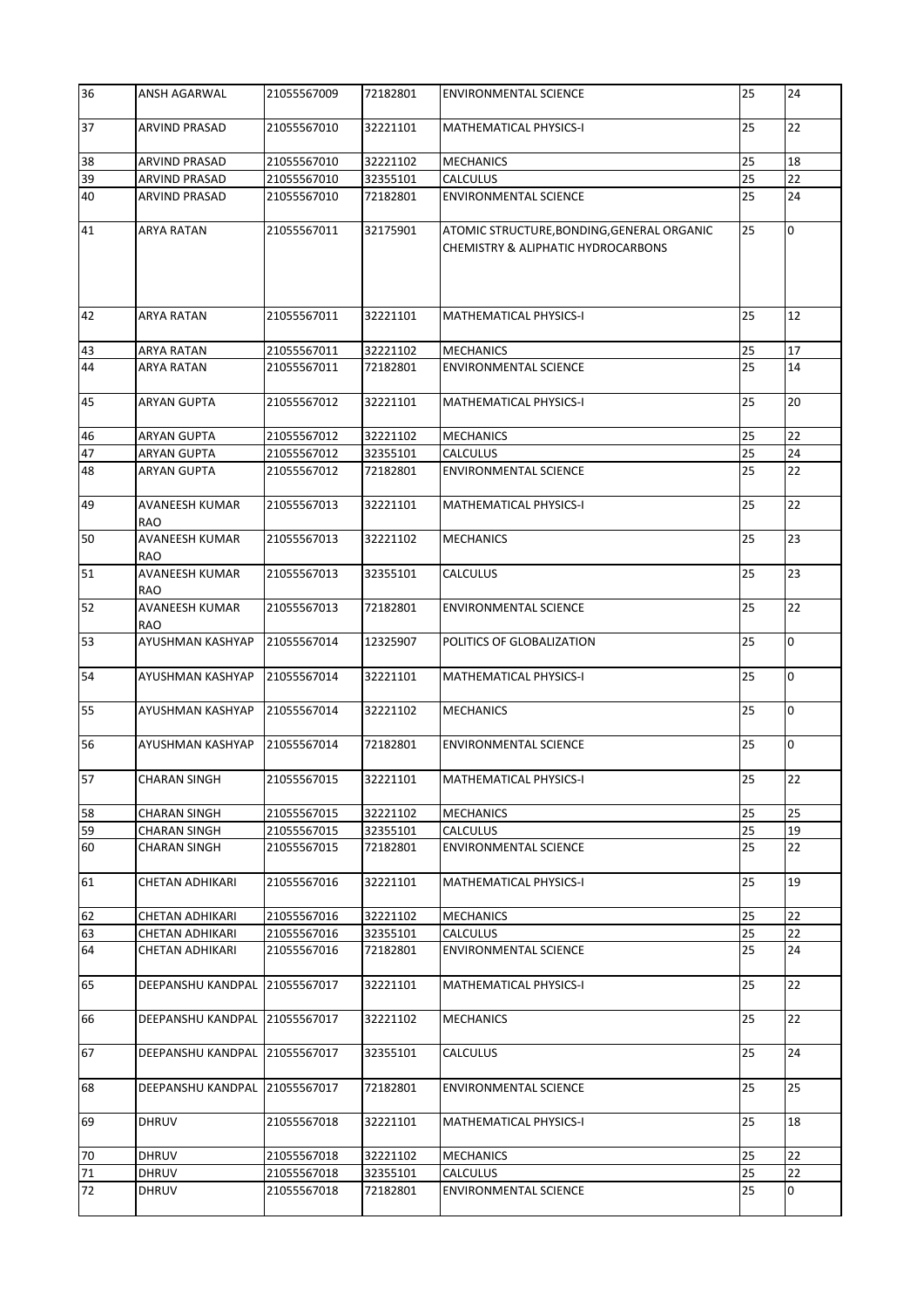| 73  | <b>DIVYANSH SINGH</b>           | 21055567019 | 32175901 | ATOMIC STRUCTURE, BONDING, GENERAL ORGANIC<br><b>CHEMISTRY &amp; ALIPHATIC HYDROCARBONS</b> | 25 | $\overline{0}$ |
|-----|---------------------------------|-------------|----------|---------------------------------------------------------------------------------------------|----|----------------|
| 74  | <b>DIVYANSH SINGH</b>           | 21055567019 | 32221101 | MATHEMATICAL PHYSICS-I                                                                      | 25 | 0              |
| 75  | DIVYANSH SINGH                  | 21055567019 | 32221102 | <b>MECHANICS</b>                                                                            | 25 | 0              |
| 76  | DIVYANSH SINGH                  | 21055567019 | 72182801 | <b>ENVIRONMENTAL SCIENCE</b>                                                                | 25 | $\overline{0}$ |
| 77  | <b>HARSH</b>                    | 21055567020 | 32221101 | MATHEMATICAL PHYSICS-I                                                                      | 25 | 21             |
| 78  | HARSH                           | 21055567020 | 32221102 | <b>MECHANICS</b>                                                                            | 25 | 25             |
| 79  | <b>HARSH</b>                    | 21055567020 | 32355101 | <b>CALCULUS</b>                                                                             | 25 |                |
| 80  | HARSH                           | 21055567020 | 72182801 | <b>ENVIRONMENTAL SCIENCE</b>                                                                | 25 | 21             |
| 81  | <b>HARSH</b>                    | 21055567021 | 22415104 | BUSINESS ORGANIZATION AND MANAGEMENT                                                        | 25 | 22             |
| 82  | <b>HARSH</b>                    | 21055567021 | 32221101 | MATHEMATICAL PHYSICS-I                                                                      | 25 | 18             |
| 83  | <b>HARSH</b>                    | 21055567021 | 32221102 | <b>MECHANICS</b>                                                                            | 25 | 21             |
| 84  | <b>HARSH</b>                    | 21055567021 | 72182801 | <b>ENVIRONMENTAL SCIENCE</b>                                                                | 25 | 24             |
| 85  | <b>HARSH</b>                    | 21055567022 | 12325901 | NATIONALISM IN INDIA                                                                        | 25 | 19             |
| 86  | HARSH                           | 21055567022 | 32221101 | <b>MATHEMATICAL PHYSICS-I</b>                                                               | 25 | 20             |
| 87  | <b>HARSH</b>                    | 21055567022 | 32221102 | <b>MECHANICS</b>                                                                            | 25 | 25             |
| 88  | <b>HARSH</b>                    | 21055567022 | 72182801 | <b>ENVIRONMENTAL SCIENCE</b>                                                                | 25 | 23             |
| 89  | HARSHIT                         | 21055567023 | 32221101 | MATHEMATICAL PHYSICS-I                                                                      | 25 | 23             |
| 90  | HARSHIT                         | 21055567023 | 32221102 | <b>MECHANICS</b>                                                                            | 25 | 19             |
| 91  | HARSHIT                         | 21055567023 | 32355101 | <b>CALCULUS</b>                                                                             | 25 | 24             |
| 92  | HARSHIT                         | 21055567023 | 72182801 | ENVIRONMENTAL SCIENCE                                                                       | 25 | 25             |
| 93  | JAGRIT RAJORA                   | 21055567024 | 32221101 | MATHEMATICAL PHYSICS-I                                                                      | 25 | 24             |
| 94  | JAGRIT RAJORA                   | 21055567024 | 32221102 | <b>MECHANICS</b>                                                                            | 25 | 24             |
| 95  | JAGRIT RAJORA                   | 21055567024 | 32355101 | <b>CALCULUS</b>                                                                             | 25 | 22             |
| 96  | <b>JAGRIT RAJORA</b>            | 21055567024 | 72182801 | ENVIRONMENTAL SCIENCE                                                                       | 25 | 23             |
| 97  | <b>JYOTHISH</b><br>RAMACHANDRAN | 21055567025 | 32221101 | MATHEMATICAL PHYSICS-I                                                                      | 25 | 23             |
| 98  | <b>JYOTHISH</b><br>RAMACHANDRAN | 21055567025 | 32221102 | <b>MECHANICS</b>                                                                            | 25 | 25             |
| 99  | <b>JYOTHISH</b><br>RAMACHANDRAN | 21055567025 | 32355101 | CALCULUS                                                                                    | 25 | 22             |
| 100 | <b>JYOTHISH</b><br>RAMACHANDRAN | 21055567025 | 72182801 | <b>ENVIRONMENTAL SCIENCE</b>                                                                | 25 | 25             |
| 101 | <b>KABIR SAROHA</b>             | 21055567026 | 12325901 | NATIONALISM IN INDIA                                                                        | 25 | 21             |
| 102 | KABIR SAROHA                    | 21055567026 | 32221101 | <b>MATHEMATICAL PHYSICS-I</b>                                                               | 25 | 21             |
| 103 | <b>KABIR SAROHA</b>             | 21055567026 | 32221102 | <b>MECHANICS</b>                                                                            | 25 | 15             |
| 104 | <b>KABIR SAROHA</b>             | 21055567026 | 72182801 | ENVIRONMENTAL SCIENCE                                                                       | 25 | 20             |
| 105 | KAMAL                           | 21055567027 | 32175901 | ATOMIC STRUCTURE, BONDING, GENERAL ORGANIC<br>CHEMISTRY & ALIPHATIC HYDROCARBONS            | 25 | 20             |
| 106 | KAMAL                           | 21055567027 | 32221101 | MATHEMATICAL PHYSICS-I                                                                      | 25 | 17             |
| 107 | KAMAL                           | 21055567027 | 32221102 | <b>MECHANICS</b>                                                                            | 25 | 23             |
| 108 | KAMAL                           | 21055567027 | 72182801 | ENVIRONMENTAL SCIENCE                                                                       | 25 | 22             |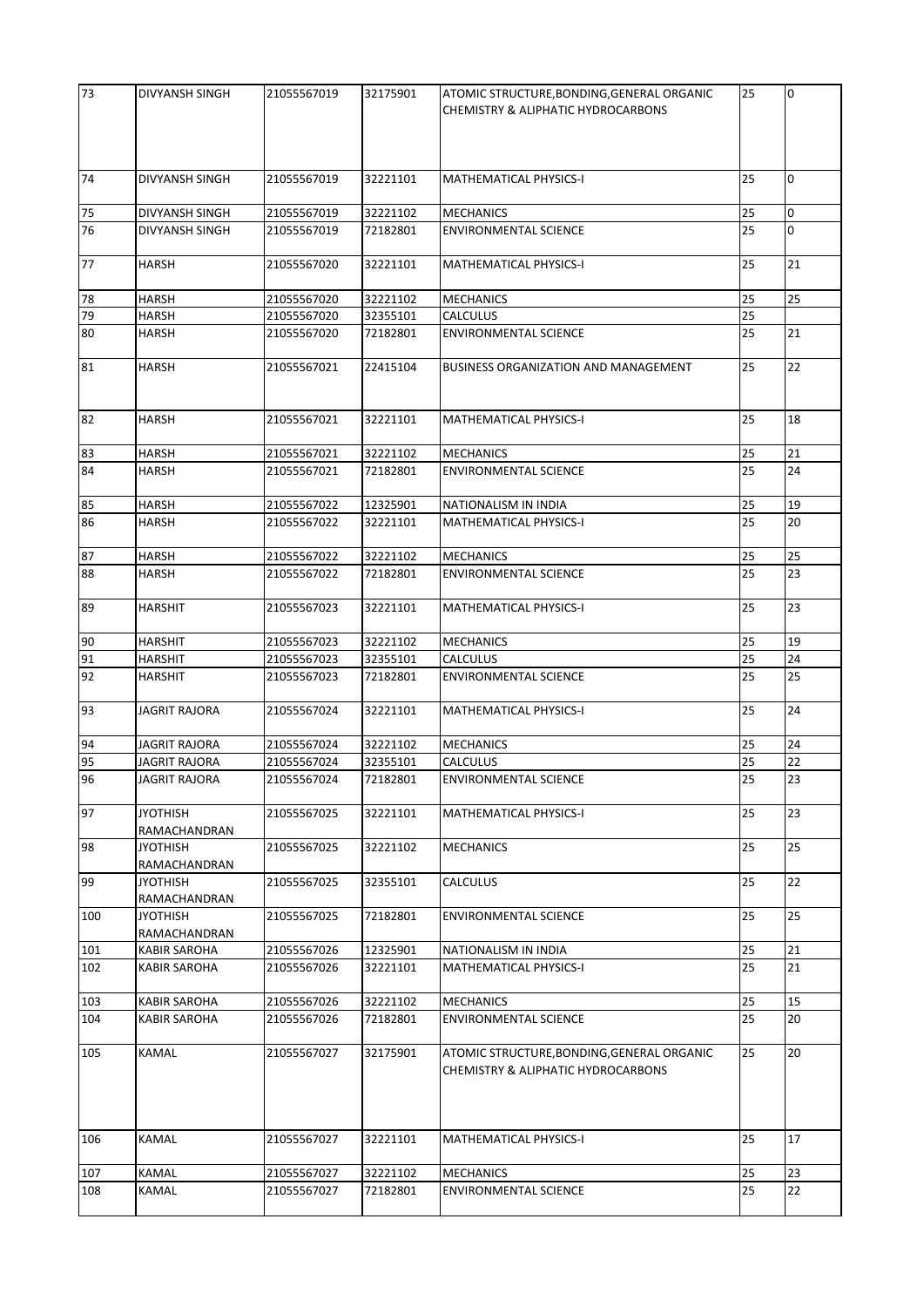| 109              | LAKSHAY GUPTA                | 21055567028 | 32221101 | MATHEMATICAL PHYSICS-I           | 25 | 21             |
|------------------|------------------------------|-------------|----------|----------------------------------|----|----------------|
| 110              | <b>LAKSHAY GUPTA</b>         | 21055567028 | 32221102 | <b>MECHANICS</b>                 | 25 | 23             |
| 111              | LAKSHAY GUPTA                | 21055567028 | 32355101 | <b>CALCULUS</b>                  | 25 | 21             |
| 112              | LAKSHAY GUPTA                | 21055567028 | 72182801 | <b>ENVIRONMENTAL SCIENCE</b>     | 25 | 21             |
| 113              | MANAS SINGH                  | 21055567029 | 32221101 | MATHEMATICAL PHYSICS-I           | 25 | 20             |
| 114              | <b>MANAS SINGH</b>           | 21055567029 | 32221102 | <b>MECHANICS</b>                 | 25 | 5              |
| 115              | MANAS SINGH                  | 21055567029 | 32355101 | <b>CALCULUS</b>                  | 25 | 22             |
| 116              | <b>MANAS SINGH</b>           | 21055567029 | 72182801 | <b>ENVIRONMENTAL SCIENCE</b>     | 25 | 20             |
| 117              | <b>MANISH KUMAR</b>          | 21055567030 | 32221101 | MATHEMATICAL PHYSICS-I           | 25 | 22             |
| 118              | <b>MANISH KUMAR</b>          | 21055567030 | 32221102 | <b>MECHANICS</b>                 | 25 | 25             |
| 119              | <b>MANISH KUMAR</b>          | 21055567030 | 32355101 | <b>CALCULUS</b>                  | 25 | 22             |
| 120              | MANISH KUMAR                 | 21055567030 | 72182801 | <b>ENVIRONMENTAL SCIENCE</b>     | 25 | 20             |
| 121              | <b>MANYA BANSAL</b>          | 21055567031 | 32221101 | <b>MATHEMATICAL PHYSICS-I</b>    | 25 | 24             |
| $\overline{122}$ | MANYA BANSAL                 | 21055567031 | 32221102 | <b>MECHANICS</b>                 | 25 | 23             |
| 123              | MANYA BANSAL                 | 21055567031 | 32355101 | <b>CALCULUS</b>                  | 25 | 23             |
| 124              | <b>MANYA BANSAL</b>          | 21055567031 | 72182801 | <b>ENVIRONMENTAL SCIENCE</b>     | 25 | 25             |
| 125              | <b>MOHIT</b>                 | 21055567032 | 32221101 | MATHEMATICAL PHYSICS-I           | 25 | 20             |
| 126              | <b>MOHIT</b>                 | 21055567032 | 32221102 | <b>MECHANICS</b>                 | 25 | $\overline{5}$ |
| 127              | <b>MOHIT</b>                 | 21055567032 | 32355101 | <b>CALCULUS</b>                  | 25 | 21             |
| 128              | MOHIT                        | 21055567032 | 72182801 | <b>ENVIRONMENTAL SCIENCE</b>     | 25 | 21             |
| 129              | <b>MOHIT KUMAR</b><br>PANDEY | 21055567033 | 32221101 | MATHEMATICAL PHYSICS-I           | 25 | 20             |
| 130              | MOHIT KUMAR<br><b>PANDEY</b> | 21055567033 | 32221102 | <b>MECHANICS</b>                 | 25 | 22             |
| 131              | MOHIT KUMAR<br>PANDEY        | 21055567033 | 32355101 | <b>CALCULUS</b>                  | 25 | 21             |
| 132              | <b>MOHIT KUMAR</b><br>PANDEY | 21055567033 | 72182801 | <b>ENVIRONMENTAL SCIENCE</b>     | 25 | 21             |
| 133              | MOHIT RAJ                    | 21055567034 | 32221101 | <b>MATHEMATICAL PHYSICS-I</b>    | 25 | 21             |
| 134              | <b>MOHIT RAJ</b>             | 21055567034 | 32221102 | MECHANICS                        | 25 | $12\,$         |
| 135              | MOHIT RAJ                    | 21055567034 | 32355101 | <b>CALCULUS</b>                  | 25 | 22             |
| 136              | MOHIT RAJ                    | 21055567034 | 72182801 | <b>ENVIRONMENTAL SCIENCE</b>     | 25 | 24             |
| 137              | NEHA                         | 21055567035 | 12035901 | ACADEMIC WRITING AND COMPOSITION | 25 | 21             |
| 138              | <b>NEHA</b>                  | 21055567035 | 32221101 | MATHEMATICAL PHYSICS-I           | 25 | 19             |
| 139              | NEHA                         | 21055567035 | 32221102 | <b>MECHANICS</b>                 | 25 | $17\,$         |
| 140              | <b>NEHA</b>                  | 21055567035 | 72182801 | ENVIRONMENTAL SCIENCE            | 25 | 25             |
| 141              | NIKHIL NAMDEV                | 21055567036 | 32221101 | MATHEMATICAL PHYSICS-I           | 25 | 23             |
| 142              | NIKHIL NAMDEV                | 21055567036 | 32221102 | <b>MECHANICS</b>                 | 25 | 22             |
| 143              | NIKHIL NAMDEV                | 21055567036 | 32355101 | <b>CALCULUS</b>                  | 25 | 22             |
| 144              | NIKHIL NAMDEV                | 21055567036 | 72182801 | ENVIRONMENTAL SCIENCE            | 25 | 25             |
| 145              | NITESH MISHRA                | 21055567037 | 12325901 | NATIONALISM IN INDIA             | 25 | 18             |
| 146              | NITESH MISHRA                | 21055567037 | 32221101 | MATHEMATICAL PHYSICS-I           | 25 | 21             |
| 147              | NITESH MISHRA                | 21055567037 | 32221102 | <b>MECHANICS</b>                 | 25 | 12             |
| 148              | NITESH MISHRA                | 21055567037 | 72182801 | ENVIRONMENTAL SCIENCE            | 25 | 21             |
| 149              | PANKAJ MISHRA                | 21055567038 | 32221101 | MATHEMATICAL PHYSICS-I           | 25 | 22             |
| 150              | PANKAJ MISHRA                | 21055567038 | 32221102 | <b>MECHANICS</b>                 | 25 | 25             |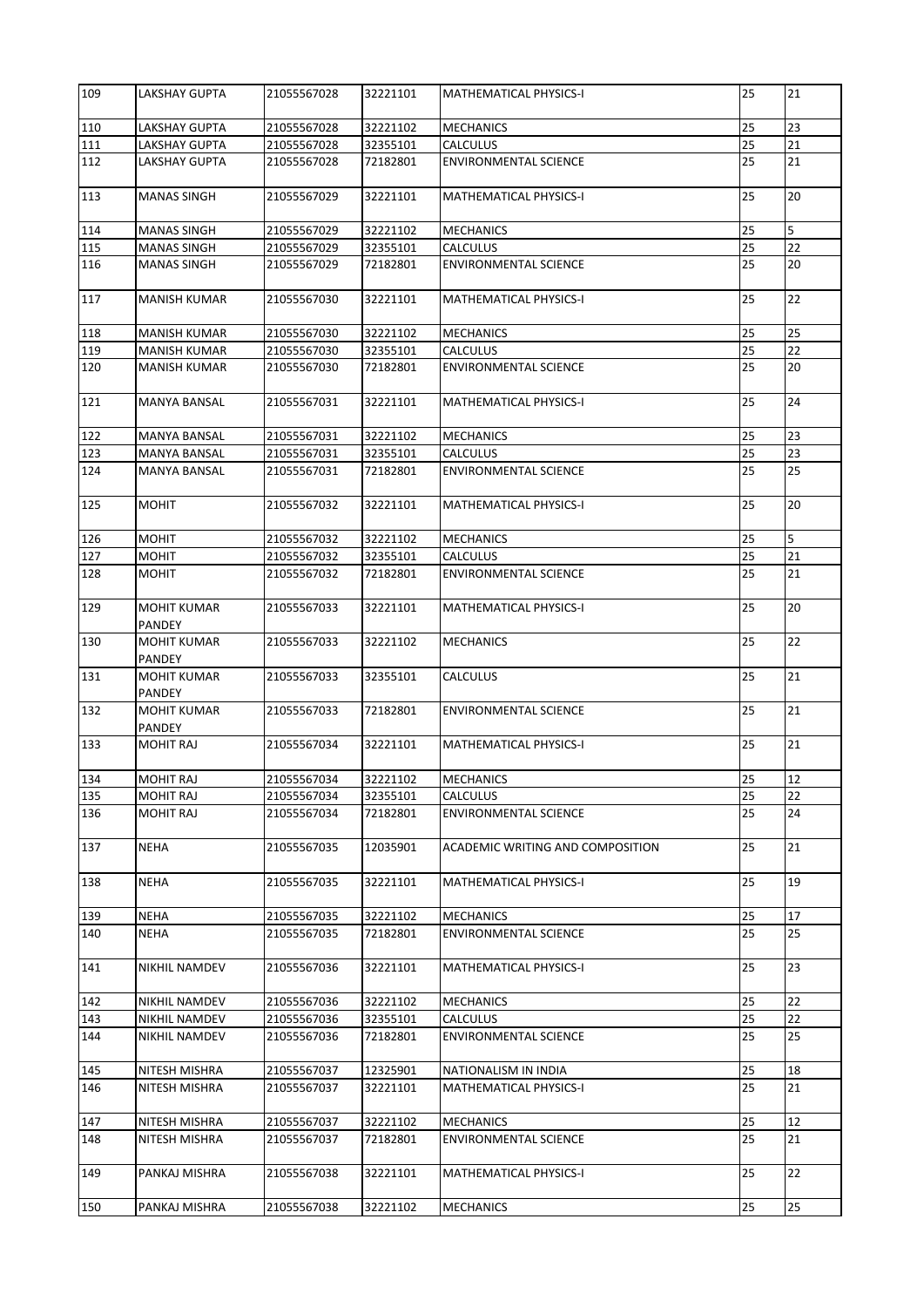| 151        | PANKAJ MISHRA                  | 21055567038                | 32355101             | <b>CALCULUS</b>                                                                             | 25              | 22              |
|------------|--------------------------------|----------------------------|----------------------|---------------------------------------------------------------------------------------------|-----------------|-----------------|
| 152        | PANKAJ MISHRA                  | 21055567038                | 72182801             | <b>ENVIRONMENTAL SCIENCE</b>                                                                | 25              | 22              |
| 153        | PIYUSH KUMAR                   | 21055567039                | 32221101             | MATHEMATICAL PHYSICS-I                                                                      | 25              | 19              |
| 154        | PIYUSH KUMAR                   | 21055567039                | 32221102             | <b>MECHANICS</b>                                                                            | 25              | 20              |
| 155        | PIYUSH KUMAR                   | 21055567039                | 32355101             | <b>CALCULUS</b>                                                                             | 25              | 24              |
| 156        | PIYUSH KUMAR                   | 21055567039                | 72182801             | <b>ENVIRONMENTAL SCIENCE</b>                                                                | 25              | 22              |
| 157        | PRAGATI YADAV                  | 21055567040                | 32221101             | MATHEMATICAL PHYSICS-I                                                                      | 25              | 25              |
| 158        | PRAGATI YADAV                  | 21055567040<br>21055567040 | 32221102<br>32355101 | <b>MECHANICS</b><br><b>CALCULUS</b>                                                         | 25<br>25        | 24<br>25        |
| 159<br>160 | PRAGATI YADAV<br>PRAGATI YADAV | 21055567040                | 72182801             | ENVIRONMENTAL SCIENCE                                                                       | 25              | 24              |
|            |                                |                            |                      |                                                                                             |                 |                 |
| 161        | PRIYANSHU                      | 21055567041                | 32221101             | MATHEMATICAL PHYSICS-I                                                                      | 25              | 22              |
| 162        | PRIYANSHU                      | 21055567041                | 32221102             | <b>MECHANICS</b>                                                                            | 25              | 24              |
| 163        | PRIYANSHU                      | 21055567041                | 32355101             | <b>CALCULUS</b>                                                                             | 25              | 23              |
| 164        | PRIYANSHU                      | 21055567041                | 72182801             | <b>ENVIRONMENTAL SCIENCE</b>                                                                | 25              | 24              |
| 165        | PRIYANSHU RAI                  | 21055567042                | 32221101             | MATHEMATICAL PHYSICS-I                                                                      | 25              | 23              |
| 166        | PRIYANSHU RAI                  | 21055567042                | 32221102             | <b>MECHANICS</b>                                                                            | 25              | 23              |
| 167        | PRIYANSHU RAI                  | 21055567042                | 32355101             | <b>CALCULUS</b>                                                                             | 25              | 23              |
| 168        | PRIYANSHU RAI                  | 21055567042                | 72182801             | <b>ENVIRONMENTAL SCIENCE</b>                                                                | 25              | 25              |
| 169        | RAHUL                          | 21055567043                | 32175901             | ATOMIC STRUCTURE, BONDING, GENERAL ORGANIC<br><b>CHEMISTRY &amp; ALIPHATIC HYDROCARBONS</b> | 25              | 22              |
| 170        | <b>RAHUL</b>                   | 21055567043                | 32221101             | MATHEMATICAL PHYSICS-I                                                                      | 25              | 19              |
| 171        | <b>RAHUL</b>                   | 21055567043                | 32221102             | <b>MECHANICS</b>                                                                            | 25              | 20              |
| 172        | <b>RAHUL</b>                   | 21055567043                | 72182801             | <b>ENVIRONMENTAL SCIENCE</b>                                                                | 25              | 25              |
| 173        | <b>RAHUL TANGRIYA</b>          | 21055567044                | 32221101             | MATHEMATICAL PHYSICS-I                                                                      | 25              | 0               |
| 174        | <b>RAHUL TANGRIYA</b>          | 21055567044                | 32221102             | <b>MECHANICS</b>                                                                            | 25              | 22              |
| 175        | RAHUL TANGRIYA                 | 21055567044                | 32355101             | CALCULUS                                                                                    | $\overline{25}$ | 15              |
| 176        | RAHUL TANGRIYA                 | 21055567044                | 72182801             | ENVIRONMENTAL SCIENCE                                                                       | 25              | 0               |
| 177        | RAMAN RATHOUR                  | 21055567045                | 32221101             | MATHEMATICAL PHYSICS-I                                                                      | 25              | 25              |
| 178        | RAMAN RATHOUR                  | 21055567045                | 32221102             | <b>MECHANICS</b>                                                                            | 25              | 23              |
| 179        | <b>RAMAN RATHOUR</b>           | 21055567045                | 32355101             | <b>CALCULUS</b>                                                                             | 25              | $\overline{25}$ |
| 180        | <b>RAMAN RATHOUR</b>           | 21055567045                | 72182801             | <b>ENVIRONMENTAL SCIENCE</b>                                                                | 25              | 24              |
| 181        | ROCHAK VERMA                   | 21055567046                | 22415104             | BUSINESS ORGANIZATION AND MANAGEMENT                                                        | 25              | 18              |
| 182        | ROCHAK VERMA                   | 21055567046                | 32221101             | MATHEMATICAL PHYSICS-I                                                                      | 25              | 23              |
| 183        | ROCHAK VERMA                   | 21055567046                | 32221102             | <b>MECHANICS</b>                                                                            | 25              | 22              |
| 184        | ROCHAK VERMA                   | 21055567046                | 72182801             | ENVIRONMENTAL SCIENCE                                                                       | 25              | 25              |
| 185        | SACHIN KUMAR                   | 21055567047                | 32221101             | MATHEMATICAL PHYSICS-I                                                                      | 25              | 21              |
| 186        | SACHIN KUMAR                   | 21055567047                | 32221102             | <b>MECHANICS</b>                                                                            | 25              | 13              |
| 187        | SACHIN KUMAR                   | 21055567047                | 32355101             | <b>CALCULUS</b>                                                                             | 25              | 0               |
| 188        | SACHIN KUMAR                   | 21055567047                | 72182801             | <b>ENVIRONMENTAL SCIENCE</b>                                                                | 25              | 25              |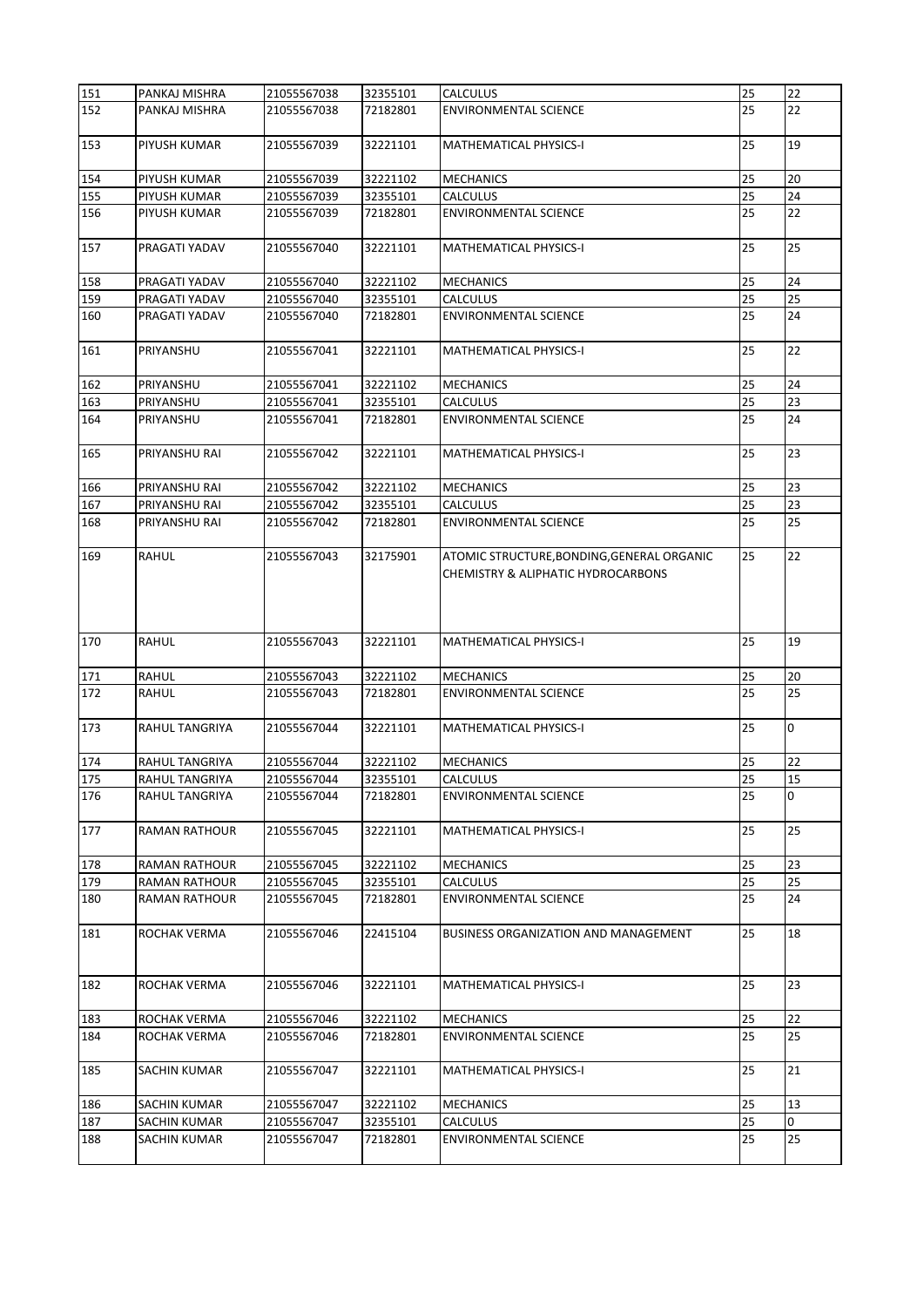| 189 | SAGAR TAYAL             | 21055567048 | 32175901 | ATOMIC STRUCTURE, BONDING, GENERAL ORGANIC<br>CHEMISTRY & ALIPHATIC HYDROCARBONS | 25 | $\overline{0}$ |
|-----|-------------------------|-------------|----------|----------------------------------------------------------------------------------|----|----------------|
| 190 | SAGAR TAYAL             | 21055567048 | 32221101 | MATHEMATICAL PHYSICS-I                                                           | 25 | 0              |
| 191 | SAGAR TAYAL             | 21055567048 | 32221102 | <b>MECHANICS</b>                                                                 | 25 | 0              |
| 192 | SAGAR TAYAL             | 21055567048 | 72182801 | <b>ENVIRONMENTAL SCIENCE</b>                                                     | 25 | 0              |
| 193 | <b>SHASHANK PANDEY</b>  | 21055567049 | 32221101 | MATHEMATICAL PHYSICS-I                                                           | 25 | 23             |
| 194 | <b>SHASHANK PANDEY</b>  | 21055567049 | 32221102 | <b>MECHANICS</b>                                                                 | 25 | 25             |
| 195 | <b>SHASHANK PANDEY</b>  | 21055567049 | 32355101 | <b>CALCULUS</b>                                                                  | 25 | 24             |
| 196 | <b>SHASHANK PANDEY</b>  | 21055567049 | 72182801 | <b>ENVIRONMENTAL SCIENCE</b>                                                     | 25 | 20             |
| 197 | SHEENA KOUL             | 21055567050 | 32221101 | MATHEMATICAL PHYSICS-I                                                           | 25 | 22             |
| 198 | SHEENA KOUL             | 21055567050 | 32221102 | <b>MECHANICS</b>                                                                 | 25 | 23             |
| 199 | SHEENA KOUL             | 21055567050 | 32355101 | <b>CALCULUS</b>                                                                  | 25 | 23             |
| 200 | SHEENA KOUL             | 21055567050 | 72182801 | <b>ENVIRONMENTAL SCIENCE</b>                                                     | 25 | 23             |
| 201 | <b>SHIVAM ANAND</b>     | 21055567051 | 32221101 | MATHEMATICAL PHYSICS-I                                                           | 25 | 22             |
| 202 | SHIVAM ANAND            | 21055567051 | 32221102 | <b>MECHANICS</b>                                                                 | 25 | 21             |
| 203 | SHIVAM ANAND            | 21055567051 | 32355101 | CALCULUS                                                                         | 25 | 23             |
| 204 | SHIVAM ANAND            | 21055567051 | 72182801 | <b>ENVIRONMENTAL SCIENCE</b>                                                     | 25 | 25             |
| 205 | SHLOK KUMAR JHA         | 21055567052 | 32221101 | MATHEMATICAL PHYSICS-I                                                           | 25 | 20             |
| 206 | SHLOK KUMAR JHA         | 21055567052 | 32221102 | <b>MECHANICS</b>                                                                 | 25 | 12             |
| 207 | SHLOK KUMAR JHA         | 21055567052 | 32355101 | <b>CALCULUS</b>                                                                  | 25 | 21             |
| 208 | SHLOK KUMAR JHA         | 21055567052 | 72182801 | ENVIRONMENTAL SCIENCE                                                            | 25 | 23             |
| 209 | SHREYANSHI<br>CHAUDHARY | 21055567053 | 32221101 | MATHEMATICAL PHYSICS-I                                                           | 25 | 24             |
| 210 | SHREYANSHI<br>CHAUDHARY | 21055567053 | 32221102 | <b>MECHANICS</b>                                                                 | 25 | 22             |
| 211 | SHREYANSHI<br>CHAUDHARY | 21055567053 | 32355101 | <b>CALCULUS</b>                                                                  | 25 | 23             |
| 212 | SHREYANSHI<br>CHAUDHARY | 21055567053 | 72182801 | ENVIRONMENTAL SCIENCE                                                            | 25 | 25             |
| 213 | SHREYAS DIVAKARAN       | 21055567054 | 32221101 | MATHEMATICAL PHYSICS-I                                                           | 25 | 24             |
| 214 | SHREYAS DIVAKARAN       | 21055567054 | 32221102 | <b>MECHANICS</b>                                                                 | 25 | 25             |
| 215 | SHREYAS DIVAKARAN       | 21055567054 | 32355101 | <b>CALCULUS</b>                                                                  | 25 | 25             |
| 216 | SHREYAS DIVAKARAN       | 21055567054 | 72182801 | <b>ENVIRONMENTAL SCIENCE</b>                                                     | 25 | 24             |
| 217 | SHUBHAM BHADOLA         | 21055567055 | 32221101 | MATHEMATICAL PHYSICS-I                                                           | 25 | 21             |
| 218 | SHUBHAM BHADOLA         | 21055567055 | 32221102 | <b>MECHANICS</b>                                                                 | 25 | 19             |
| 219 | SHUBHAM BHADOLA         | 21055567055 | 32355101 | <b>CALCULUS</b>                                                                  | 25 | 0              |
| 220 | SHUBHAM BHADOLA         | 21055567055 | 72182801 | ENVIRONMENTAL SCIENCE                                                            | 25 | 9              |
| 221 | SHUBHAM PRAJAPATI       | 21055567056 | 32221101 | MATHEMATICAL PHYSICS-I                                                           | 25 | 20             |
| 222 | SHUBHAM PRAJAPATI       | 21055567056 | 32221102 | <b>MECHANICS</b>                                                                 | 25 | 20             |
| 223 | SHUBHAM PRAJAPATI       | 21055567056 | 32355101 | CALCULUS                                                                         | 25 | 24             |
| 224 | SHUBHAM PRAJAPATI       | 21055567056 | 72182801 | <b>ENVIRONMENTAL SCIENCE</b>                                                     | 25 | 11             |
| 225 | <b>SUDESH PRAKASH</b>   | 21055567057 | 32221101 | MATHEMATICAL PHYSICS-I                                                           | 25 | 22             |